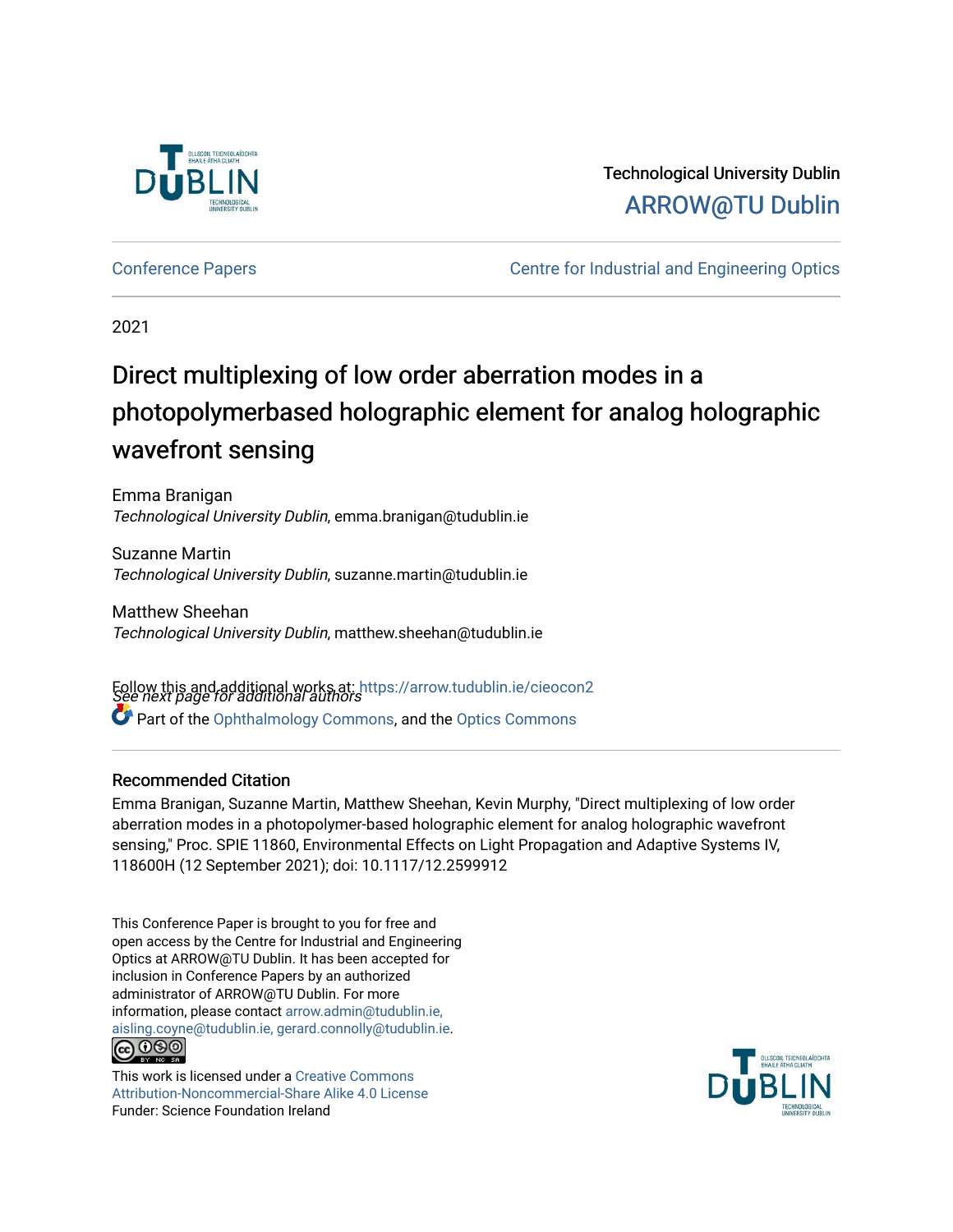### Authors

Emma Branigan, Suzanne Martin, Matthew Sheehan, and Kevin Murphy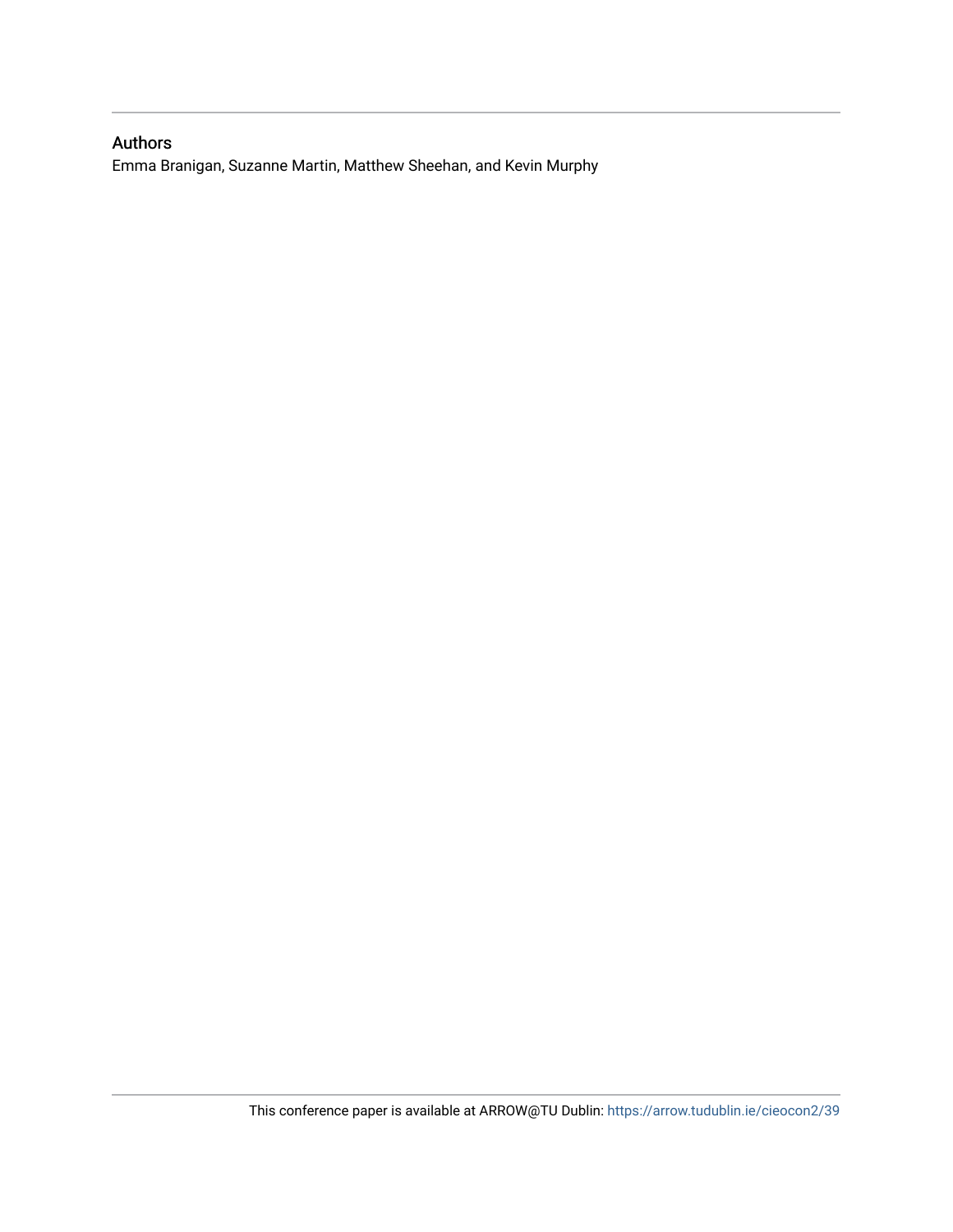# PROCEEDINGS OF SPIE

SPIEDigitalLibrary.org/conference-proceedings-of-spie

Direct multiplexing of low order aberration modes in a photopolymerbased holographic element for analog holographic wavefront sensing

Branigan, Emma, Martin, Suzanne, Sheehan, Matthew, Murphy, Kevin

> Emma Branigan, Suzanne Martin, Matthew Sheehan, Kevin Murphy, "Direct multiplexing of low order aberration modes in a photopolymer-based holographic element for analog holographic wavefront sensing," Proc. SPIE 11860, Environmental Effects on Light Propagation and Adaptive Systems IV, 118600H (12 September 2021); doi: 10.1117/12.2599912



Event: SPIE Remote Sensing, 2021, Online Only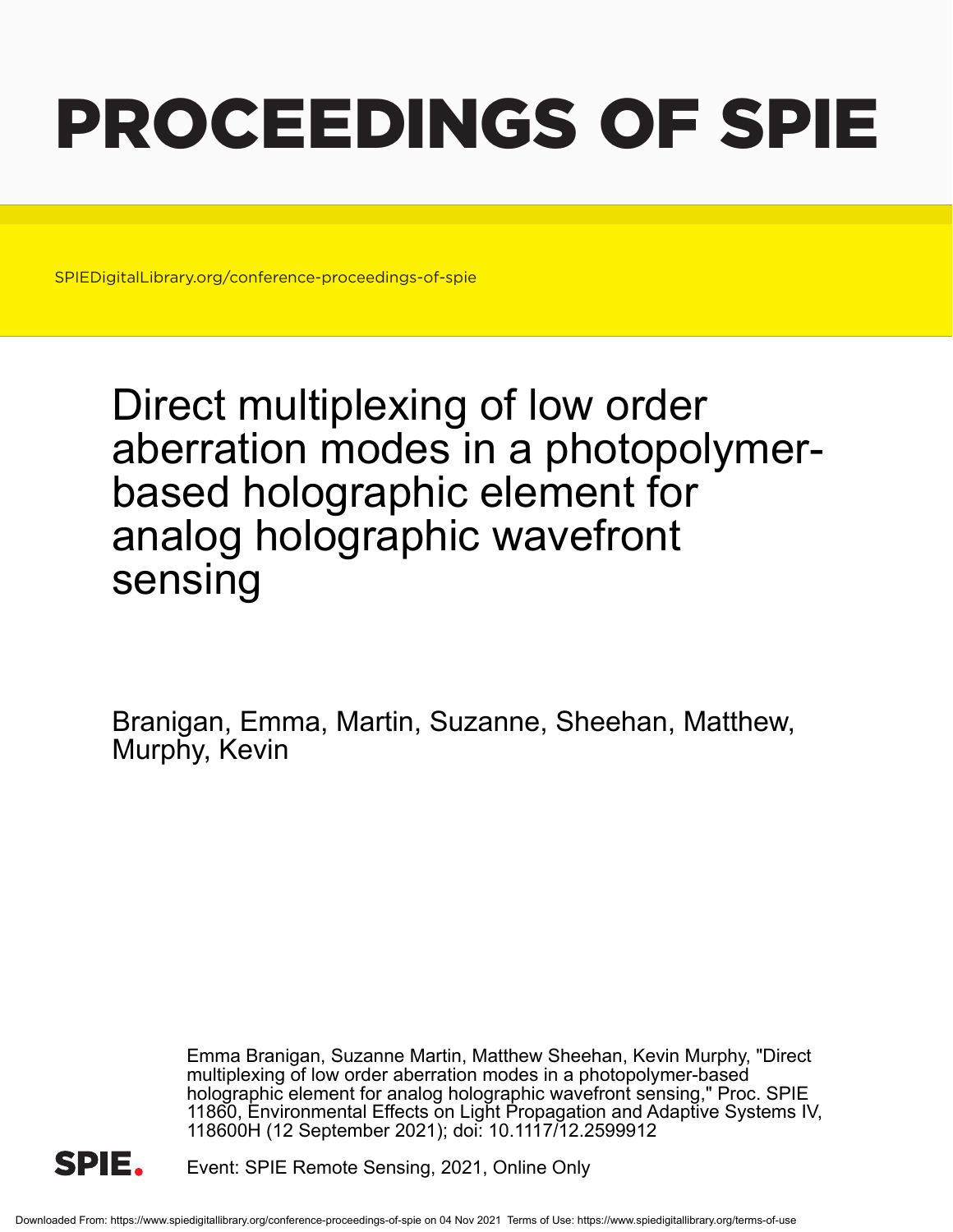## **Direct multiplexing of low order aberration modes in a photopolymerbased holographic element for analog holographic wavefront sensing**

**Emma Branigan<sup>1</sup> , Suzanne Martin<sup>1</sup> , Matthew Sheehan<sup>2</sup> , Kevin Murphy<sup>1</sup>**

1. Centre for Industrial and Engineering Optics, School of Physics and Clinical & Optometric Sciences, TU Dublin

2. School of Physics and Clinical & Optometric Sciences, TU Dublin

#### **ABSTRACT**

The fabrication of an analog holographic wavefront sensor, capable of detecting the low order defocus aberration, was achieved in an acrylamide-based photopolymer. While other implementations of holographic wavefront sensors have been carried out digitally, this process utilises a recording setup consisting only of conventional refractive elements so the cost and complexity of holographic optical element (HOE) production could be much reduced. A pair of diffraction spots, corresponding to a maximum and minimum amount of defocus, were spatially separated in the detector plane by multiplexing two HOEs with different carrier spatial frequencies. For each wavefront with a known aberration that was introduced during playback of the hologram, the resulting intensity ratio was measured in the expected pair of diffracted spots. A number of HOEs were produced with the diffraction efficiency of the multiplexed elements equalized, for a range of diffraction efficiency strengths, some as low as <5%. These HOEs were used to successfully classify four amounts of the defocus aberration through the observed intensity ratio.

**Keywords:** Wavefront sensing, analog holographic wavefront sensor, holography, adaptive optics, ophthalmology

#### **1. INTRODUCTION**

Wavefront sensors (WFS) are devices used in the detection of aberrations or optical anomalies of a wavefront. A common example of a WFS is the Shack-Hartmann WFS (SHWFS), comprised of a micro lens array and a detector<sup>1</sup>. Integration of the local slope distribution gives a measure of the aberration present in an incident wavefront<sup>2</sup>. The SHWFS has become the most widely appliedWFS for the detection of both low and higher order ocular aberrations (e.g. defocus, coma) in routine human-eye measurements<sup>3</sup> and in procedures such as laser refractive surgery<sup>4</sup>. In operational principle the SHWFS is simple and robust but is reliant on costly high-resolution imaging equipment and computationally expensive algorithms necessary for highly-accurate wavefront fitting. The bulky nature and price of these instruments typically restrict their use to specialist clinics.

It is advantageous to construct a WFS that is highly efficient, cost-effective and applicable in a wide variety of environments such as ophthalmology<sup>5</sup>, optical communications<sup>6</sup> and astronnomy<sup>7</sup>. Analog Holographic Wavefront Sensors (AHWFS) have previously been achieved by recording various aberration modes in both dichromated gelatin<sup>8</sup> (DCG) and silver halide<sup>9,10</sup>. These implementations of AHWFS were achieved using digital holographic recording techniques by producing computer generated holograms of the aberration modes using a Spatial Light Modulator (SLM). Unlike the SHWFS, AHWFS are insensitive to both scintillation and local obscuration making them suitable to the turbulent environments often faced in many long range or highly discontinuous sensing applications<sup>11</sup>. When a wavefront containing arbitrary aberration modes is incident on the device, they will be optically decomposed into a set of paired diffracted beams for each mode. A normalized ratio of intensities at an array of photodetectors will determine the magnitude of the aberration<sup>12,13</sup>, while the angular position can be used to determine the aberration type, at speeds limited only by the detector readout. In theory, bandwidth in the megahertz range will be achievable using commercially available and inexpensive photodetectors. The design of this WFS omits the need for costly high-resolution imaging equipment and greatly reduces the computational overhead required for wavefront fitting.

> Environmental Effects on Light Propagation and Adaptive Systems IV, edited by Karin Stein, Szymon Gladysz, Proc. of SPIE Vol. 11860, 118600H · © 2021 SPIE CCC code: 0277-786X/21/\$21 · doi: 10.1117/12.2599912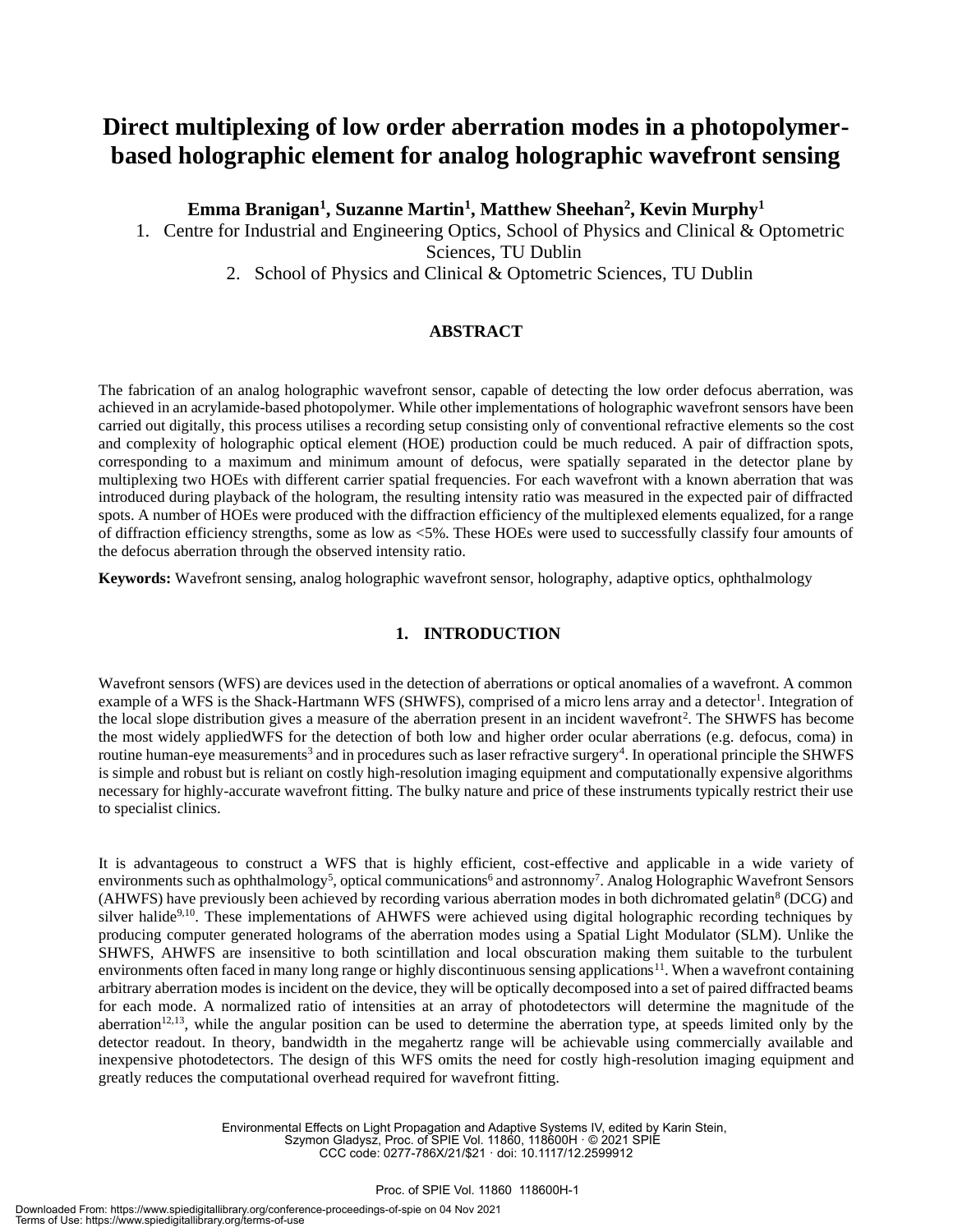Here we seek to record an AHWFS in an acrylamide-based photopolymer which is self-developing and mass producible<sup>14</sup>. The reproducibility and chemical post-processing and developing of materials such as silver halide and DCG are some of the major material challenges that can be avoided when recording multiplexed holographic optical elements (HOE) in photopolymers. Typically, DCG's poor robustness to moisture can cause problems for the recorded holograms shelf life and some of the chemicals used in its preparation and processing have a high level of toxicity. Shrinking, swelling and distortion of holograms recorded in DCG and silver halide materials can occur during the development process. High reproducibility, from one volume hologram to the next, can be achieved in the photopolymer without the need for any chemical post-processing step. Good dynamic range of the material will facilitate multiplexing of a number of modes into one HOE, allowing many aberrations to be detectable simultaneously. This is beneficial when developing a multifunctional device that will be applicable in a variety of settings.

The Materials and Methods section describes the preparation of the photopolymer layer used to record the HOEs and the optical setups and methodology utilised for the recording and reconstruction of the holograms. The Measurement of the Defocus Aberration section details the characteristics of the HOEs recorded and provides results for their use in detecting defocus aberration. The Summary and Conclusions section outlines the key achievements and results obtained from the AHWFS fabricated as part of this work.

#### **2. MATERIALS AND METHODS**

#### **2.1 Material and sample preparation**

A 10% w/w stock polyvinyl alcohol (PVA) solution and a stock dye solution with a concentration of 1.1mg/cm<sup>3</sup> of Erythrosine B, both in water, were prepared. Then 2.0ml of triethanolamine, 0.2g of bisacrylamide and 0.8g of acrylamide monomers<sup>15</sup> were added to 17.5ml of the PVA solution. Finally, 4ml of stock dye solution was added. The mixture was stirred continuously until all of the monomers dissolved.

An appropriate volume of photopolymer solution was carefully pipetted out onto a 75 x 25mm glass slide and left to dry on a levelled plate for 24-36 hours. A wet volume of  $657\mu$ , spread on the slide, gave a dry layer of nominal 65.7  $\pm$ 12.14µm thickness as shown in Figure 1. Some thickness variation, from layer to layer, was observed. This was probably due to variations in how level the sample was during drying and local thickness variations introduced during the drying process. Once dry, the layer was preserved and protected from changes in humidity and temperature by covering with a 125µm layer of Lexan 8010 polycarbonate film.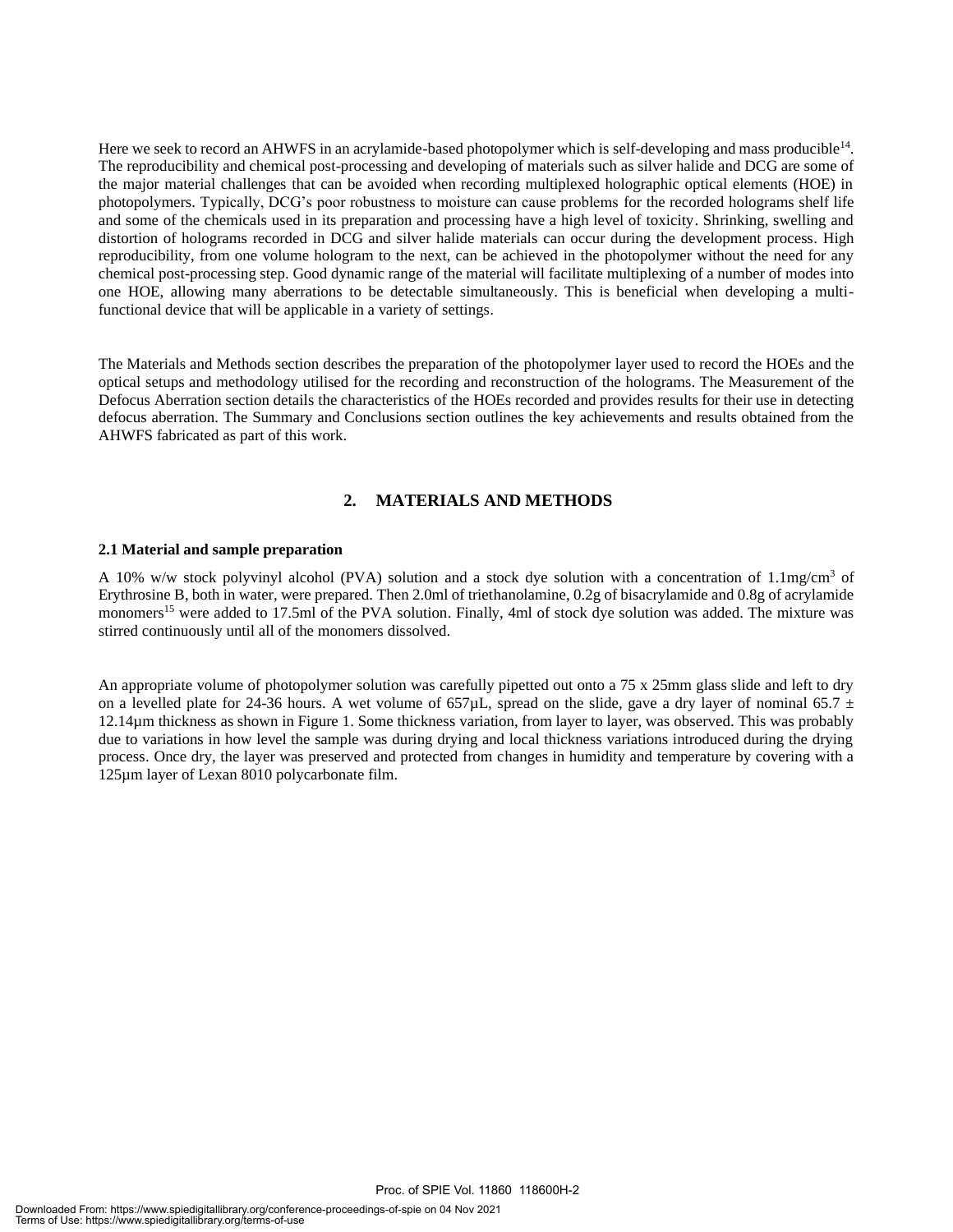Thickness variation



Figure 1. The thickness of a number of samples, measured close to the site of the recorded HOEs. The thickness of the photopolymer layer was determined by: total thickness - cover film - slide thickness using a micrometer.

#### **2.2 Holographic recording**

In order to make the HWFS, recording of a volume Bragg HOE, by transmission holography, was carried out at a wavelength of 532nm with a Nd:YAG laser. The spatially filtered beam was collimated and directed towards the photopolymer sample using a beam splitting system as shown in Figure 2. The photopolymer holographic recording material was fixed in place with the covered photopolymer layer facing the surface of the beam splitter. The incident beam from the reference arm was reflected back along its path to ensure that it was normal to the surface of the recording material. A biconvex refractive lens with a focal length of 150mm (L1) was mounted in the reference arm of the recording setup to produce the defocus aberration. An aperture reduced the diameter of the collimated object beam to 4mm to fully overlap with the reference beam, producing the interference pattern required to record the appropriate pattern within the photopolymer

Two locations along a rail, a distance away from the sample, were chosen to generate a maximum (217mm from the sample) and minimum (83mm from the sample) phase delay/advance of the defocus mode. The result was the separate recording of a holographic converging lens ( $L1_{min}$ ) and a holographic diverging lens ( $L1_{max}$ ) in the photopolymer layer with focal lengths of 67mm. This produced an equal and opposite amount,  $\pm 15.0$ D, of defocus aberration for the two holographic lenses over a diameter of 4mm. It was necessary to multiplex the hologram as a new recording was required to correspond with both limit positions of the refractive lens i.e. for every phase delay associated with the chosen mode of wavefront aberration. All optical components were clamped tightly in place to the bench and rail to ensure any vibrational disturbance was kept to a minimum.

Proc. of SPIE Vol. 11860 118600H-3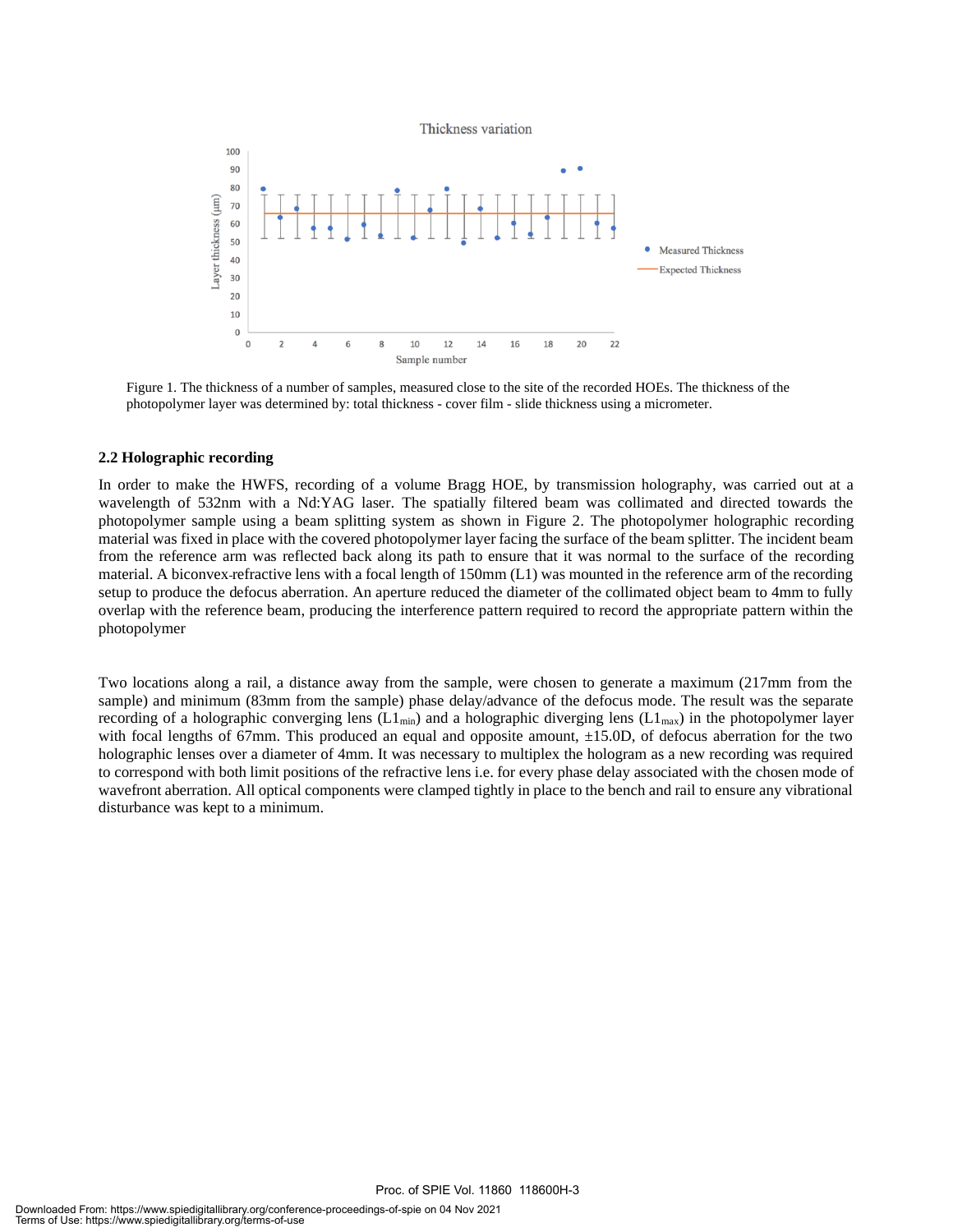

Figure 2a. (left) & 2b. (right) Recording setup to multiplex a HOE with a maximum and minimum amount of the defocus aberration at 497 lines/mm (left) and 816 lines/mm (right), where the optical components shown are as follows: SF: spatial filter; A1: 1mm aperture; CL: collimating lens; BS: beam splitter; L1: 150mm spherical refractive lens; M1 & M2: planar mirrors; A2: 4mm aperture.

Angular multiplexing techniques were employed to separate the diffracted output of the holographic lenses. The object beam was first reflected off a plane mirror at an angle of 15.3° (Fig 2a.) to record holographic grating 1 (HG1). The spatial frequency range across the horizontal axis of lens element was calculated using geometry and the diffraction grating equation (Eq. 1, where d: grating spacing; θ: interbeam angle; m: diffraction order; λ: recording wavelength) as 442-551 lines/mm, with a carrier spatial frequency of 497 lines/mm. The first mirror was then removed, and a second mirror was used to introduce a subsequent grating (HG2) with a spatial frequency range of 763-868 lines/mm and a carrier spatial frequency of 816 lines/mm, interfering with the reference beam at an angle of 25.4° (Fig 2b.). The minimum and maximum amounts of the defocus aberration were recorded in HG1 and HG2 respectively. As the holographic gratings (HG1 and HG2) are volume Bragg gratings diffraction will only occur in the first order once each specific Bragg condition has been satisfied.

$$
2\text{dsin}\theta = m\lambda \tag{Equation 1}
$$

An electromechanical shutter controlled the exposure time of the layer to the laser to achieve a desired diffraction efficiency (DE). Laser intensity equivalent to  $0.28$ mW/cm<sup>2</sup> was delivered to the sample. A short delay (~30s) was introduced between the recordings at HG1 and HG2 as M1 was removed from the setup manually and L1 was positioned along the rail. In general, a longer exposure time was needed to record HG2 as some of the dynamic range of the photopolymer had been depleted during the first recording. It was necessary to bleach the samples with a high UV dose after recording, in particular for those with a very low DE, in order to fully polymerise any remaining monomer in the layer.

#### **2.3 Hologram reconstruction**

Careful realignment of the sample in the holder was needed to ensure correct reconstruction of the HOE. The sample was clamped in place in the same orientation used in recording i.e. with the photopolymer layer facing towards the beam splitter. The object arm of the setup was baffled for the purpose of replaying the hologram, so that only the beam in the reference arm was incident on the sample. When L1 was moved along the reference arm rail to the minimum position, the collimated beam at HG1 was observed at the diffracted angular position corresponding to HG1. This reconstructed the object beam and indicated that the incident probe beam was Bragg matched to the recording reference beam for HG1. In a perfectly efficient system 100% of the incident light would be diverted into this collimated beam, however it was observed that a fraction of the incident beam was always also diffracted into a diverging spot at HG2. At the maximum position on the rail, the opposite was true. It was seen that a collimated beam formed in the HG2 location, while some light was also present at HG1.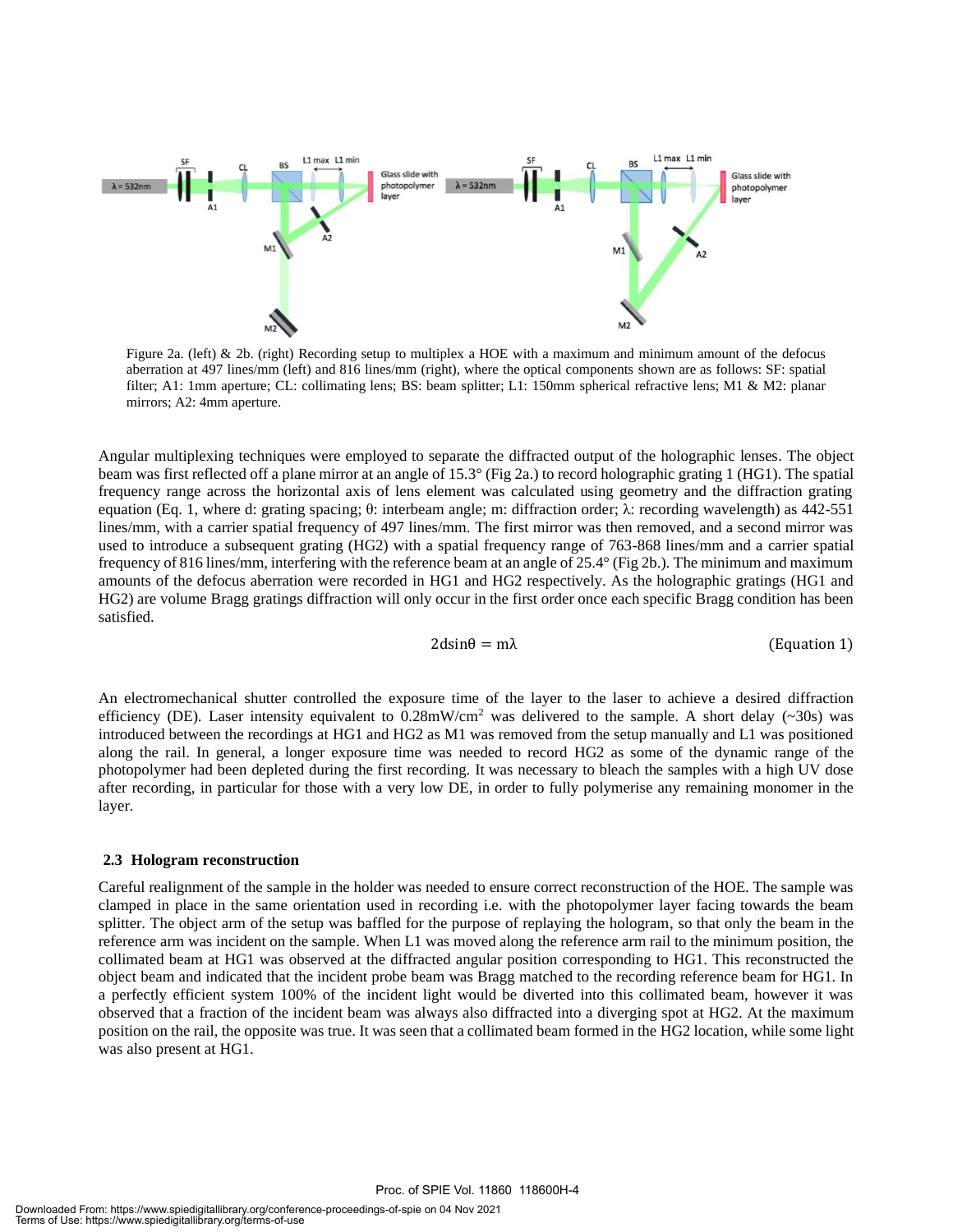

Figure 3. Reconstruction of the HOE, where the object beam was baffled and only the reference beam was incident on the sample. A photodiode circuit, Arduino Due and a computer serial monitor were used in measuring the diffraction efficiency and normalized intensity ratio of each recording.

A silicon PIN photodiode (VEMD5510CF), connected to the analog input of an Arduino Due was used to measure the diffraction efficiency of each recording. L1 was moved into the minimum position along the rail and the power was measured in the HG1 spot. The diode was moved into the HG2 spot, where the beam filled the entirety of the detector area. The power in the transmitted beam was measured in the same way. The diffraction efficiency of the HG1 recording was then calculated by Eq. 2. This process was repeated with L1 in the maximum position to measure the efficiency of the HG2 recording (Eq. 3).

$$
\text{Diffraction } \text{Efficiency}_{\text{HG1}} = \frac{I_{\text{HG1}}}{I_{\text{HG1}} + I_{\text{HG2}} + I_{\text{T}}} * \frac{100}{1} \tag{Equation 2}
$$

$$
\text{Diffraction Efficiency}_{HG2} = \frac{I_{HG2}}{I_{HG2} + I_{HG1} + I_T} * \frac{100}{1} \tag{Equation 3}
$$

A normalized ratio of intensities (Eq. 4) between the HG1 and HG2 spots was used to determine the amount of an aberration present in the incident wavefront. In a fixed plane, a detector with an aperture set to 4mm diameter, to match the size of the collimated beam, measured the intensity difference between the two spots.

Normalized Intensity Ratio = 
$$
\frac{I_{HG1} - I_{HG2}}{I_{HG1} + I_{HG2}}
$$
 (Equation 4)

The detectable range of the HOE was quantified in dioptres as: 1/focal length of the HOE (in metres). The focal length of the holographic lenses (HG1 and HG2) was measured by illuminating the HOE with the collimated beam in the object arm, at the Bragg angle for each grating, i.e. at 15.3° for HG1 and at 25.4° for HG2. The focal length of HG1 was measured with the photopolymer layer facing into the incident beam. This reconstructed the converging lens that was recorded for  $L1_{\text{min}}$ . The distance between the HOE and the focal spot was measured as 67mm. In order to measure the focal length of HG2, the HOE was rotated so that the photopolymer layer was now on the back surface of the slide – facing away from the beam. This was necessary to reconstruct the focus of the diverging lens that was recorded for  $L1_{\text{max}}$ . As before, HG2 was then illuminated with the collimated beam at the corresponding reconstruction angle and the distance between the sample and focus was measured as 67mm also. The sign convention is important here to correctly determine whether the amount of defocus present is positive or negative so we express the focal length of the diverging lens as -67mm.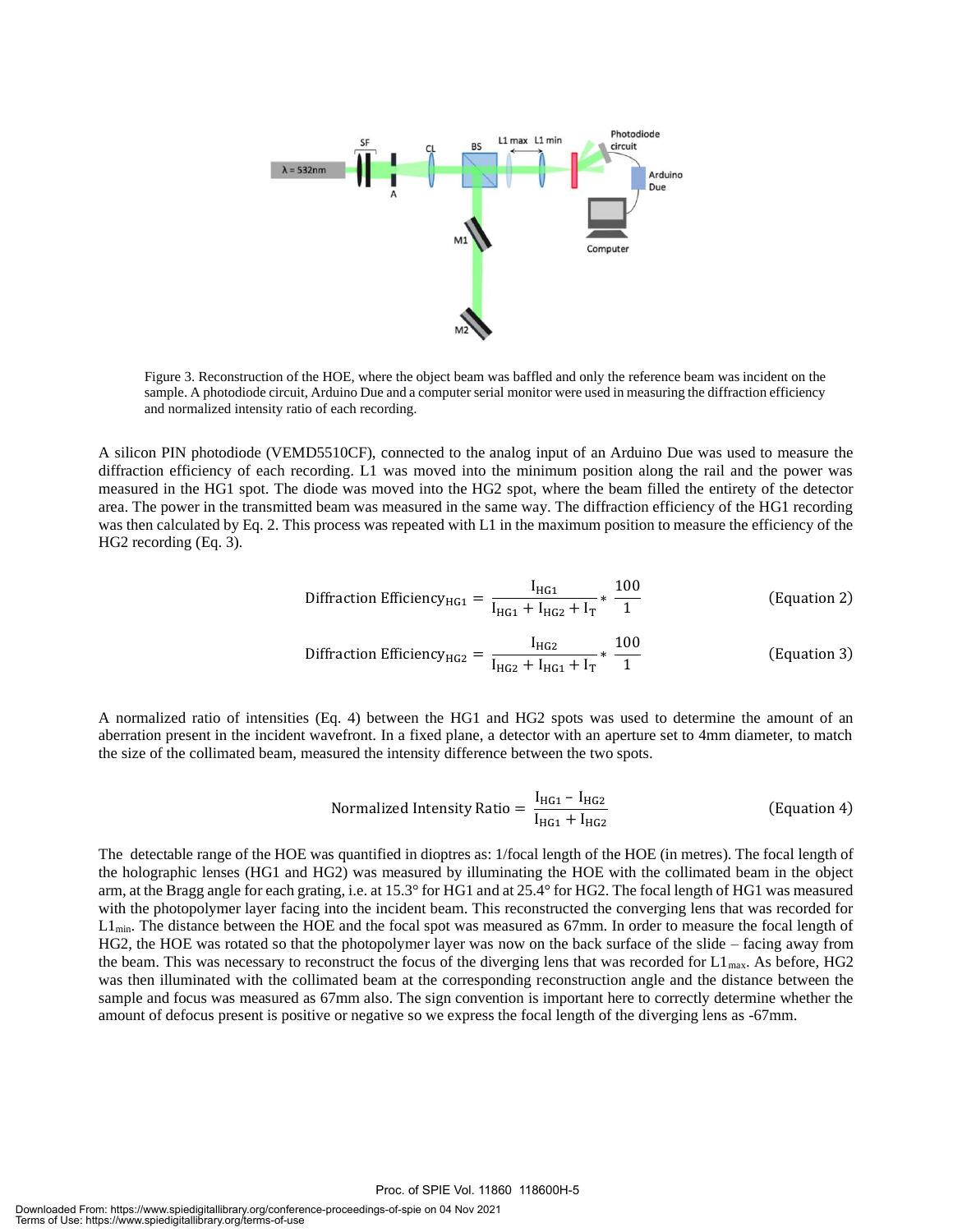Taking the measured focal length for each holographic lens, the total detectable range of the HOE was ±15.0D. For wavefronts with an unknown amount of defocus, it was possible to determine the strength of the aberration through the above normalized intensity ratio (NIR). In order to classify the aberration, defocus in this case, in terms of the range of the HOE the NIR was expressed in dioptres as follows:

Defocus, in dioptres =  $NIR * 15.0D$  (Equation 5)

#### **3. MEASUREMENT OF THE DEFOCUS ABERRATION**

#### **3.1 Diffraction efficiency and normalized intensity ratio measurements**

The reconstructed spots for the multiplexed HOE can be seen in Figure 4. For  $L1_{min}$  (Fig. 4a) the collimated beam was reconstructed in the corresponding angular position associated with HG1, while the transmitted beam focussed to a point. At the diffraction angle corresponding to HG2 a diverging beam was observed, with some noise present. In a perfect system, no light would be diffracted into the HG2 position, for the  $L1_{min}$  condition, resulting in a normalized intensity ratio between HG1 and HG2 of exactly 1. At  $L1_{\text{max}}$  (Fig. 4b), the collimated beam was reconstructed at the HG2 angular position, as expected while HG1 and the transmitted beam were both diverging. This time some unwanted light was diffracted into the HG1 spot which, as mentioned, slightly impacted the intensity ratio that was observed between HG2 and HG1.



Figure 4a. (left) & 4b. (right) Reconstructed diffraction spots at the output positions for HG1 and HG2, while the probe beam has the lens in the (a) minimum and (b) maximum lens positions.

It was possible to measure the DE of each recording, for each individual HOE. During reconstruction of the hologram, a photodiode was used to measure the power in both the HG1 and HG2 spots, along with the transmitted beam as discussed in section 2.3. It was desirable to try to control the strength and equalize the diffraction efficiencies of the two recordings at HG1 and HG2 to achieve an NIR that was as equal and opposite for the  $L1_{min}$  and  $L1_{max}$  replay conditions, and as close to  $\pm 1$  as possible. This was carried out by first recording a number of single element HG1 gratings and measuring the DE achieved for recordings at various exposure times. When multiplexing, some of the dynamic range of the material is used up during the recording of HG1 so a longer exposure time for HG2 is necessary. For this reason, DE equalization was carried out through an iterative process guided by DE measurements of the recorded holograms.

The average diffraction efficiency of HG1 and HG2 was calculated for each sample and are shown in Figure 5. The targeted diffraction efficiency ranges were 35-40%; 20-25%; 5-10%; and <5%. An acceptable DE equalization range was calculated as 20% of this average. Equalization of DE between HG1 and HG2 was important for ensuring a strong, well-matched NIR. Samples 1-18 (Fig. 5) all fell within the targeted range. Sample 19 (Fig. 5d) fell slightly outside of the desired 20% by  $\pm 0.4\%$ , as at very low diffraction efficiencies (<5%) it is increasingly difficult to successfully equalize the two holograms within this range. Furthermore, the acceptable range for equalization was very narrow at only  $\pm$ ~1%, therefore it was decided that sample 19 was included in the data.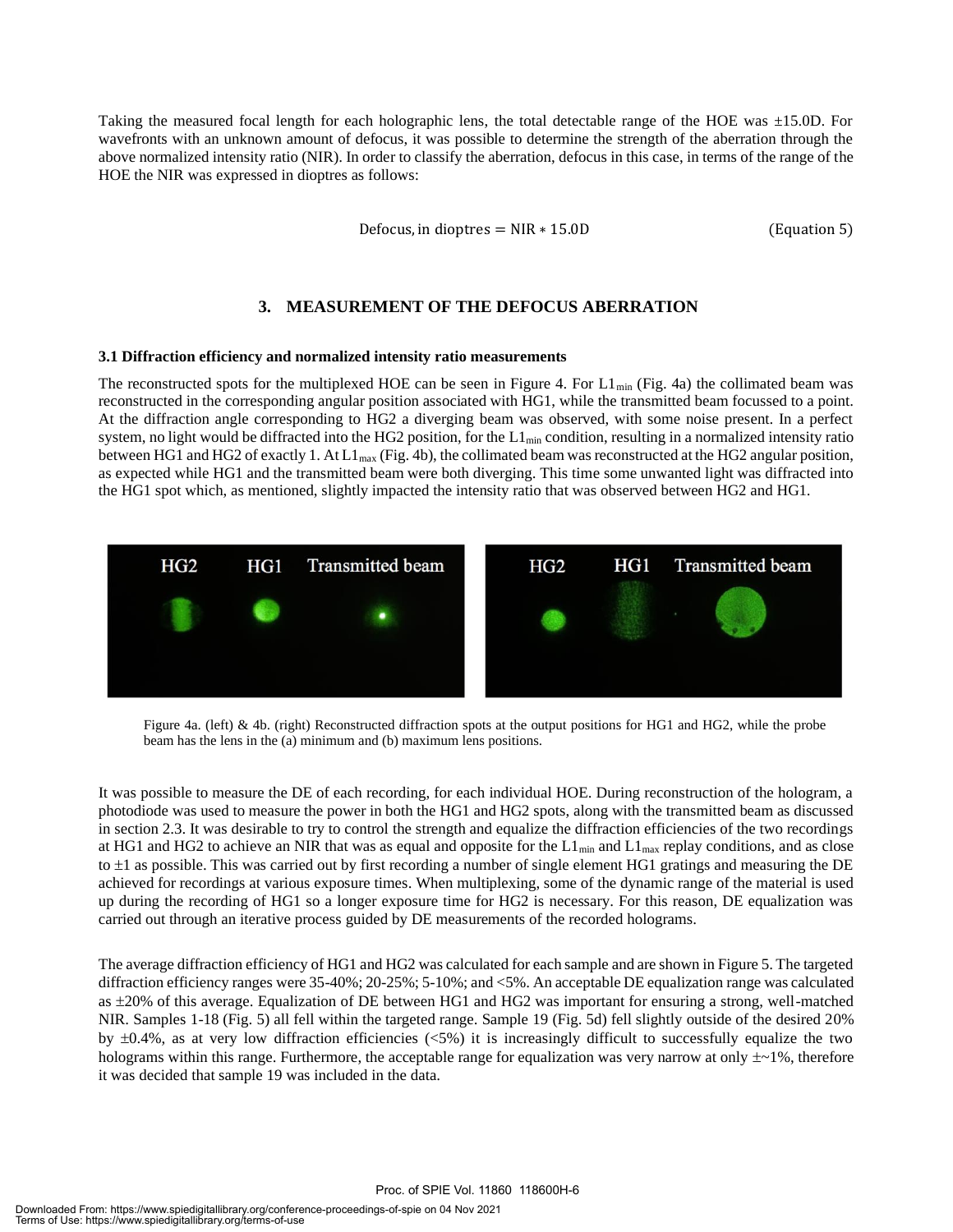

Figure 5(a-d). The diffraction efficiency of each HOE was measured in both output positions for HG1 and HG2 for samples with targeted efficiencies of (a)  $35-40\%$ ; (b)  $20-25\%$ ; (c)  $5-10\%$ ; (d)  $<5\%$ . The acceptable range for equalization of the diffraction efficiency of HG1 and HG2 is shown for each HOE.

A normalized intensity ratio was measured between the spots at HG1 and HG2 at both  $L1_{min}$  and  $L1_{max}$ . In the  $L1_{min}$  case, as expected, most of the probe beam was diffracted into the HG1 spot with some proportion of the light being transmitted and some being directed into the HG2 spot. Here we would expect an NIR value close to  $+1$ . In the L1<sub>max</sub> case, the opposite was expected and the probe beam was observed to be primarily diffracted into the HG2 spot, resulting in an NIR close to -1. The NIR of all samples is illustrated in Figure 6 and it can be seen that overall they were equal and opposite. The NIRs of samples 1 and 2 had the lowest values at ~0.5. This was probably a result of the relatively large mismatch in DE measured previously at HG1 and HG2, which was approximately 10%. An NIR of roughly 0.4 was also detected at the HG1 spot of samples 13 and 14, this may be due to low levels of light for these samples. However, in general a strong equal and opposite NIR was observed for samples with well-matched diffraction efficiencies. At HG1 an average NIR of 0.7, with a standard deviation of  $\pm$  0.15 was measured. An average NIR of -0.8  $\pm$  0.12 was measured for HG2.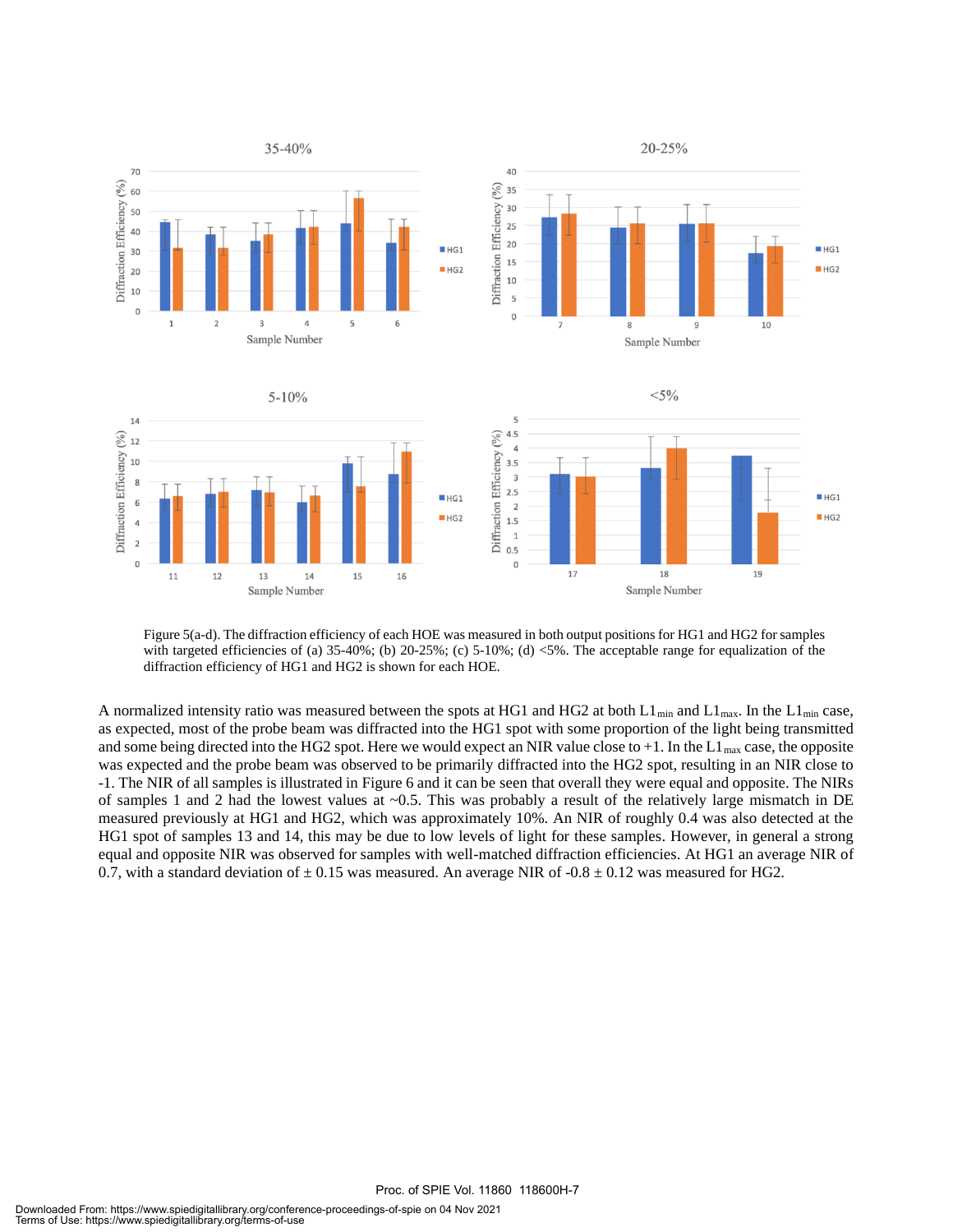

Figure 6. The normalized intensity ratio for all samples with targeted diffraction efficiencies of 35-40%, 20-25%, 5-10% and <5%.

#### **3.2 Introduction of unknown defocus aberrations**

A number of refractive lenses were chosen, with focal lengths 250mm (L2), 300mm (L3) and 400mm (L4), to introduce 'unknown' amounts of defocus onto the HOE. Each lens was positioned, along the rail in the reference arm, at a distance ("Lens to sample" - Table 1.) from the sample which ensured that the 4mm diameter of the HOE was perfectly matched. An aperture mounted in the reference arm allowed for the sample to be probed with a collimated beam also. A focus was formed behind the sample in the HG2 position before beginning to diverge. The distance from the sample to this focus was manually measured for each lens. The "Lens to sample" and "Sample to focus" distances were summed and the inverse of this sum was taken to express the total optical power in the system (HOE + lens contribution) in dioptres. Equation 6 was used to solve for the amount of defocus incident on the system,  $1/f_1$ , where  $f_2$  is the focal length of the HOE itself (67mm) and d is the "Lens to sample" distance.

Total optical power = 
$$
\frac{1}{f_1} + \frac{1}{f_2} - \frac{d}{f_1 f_2}
$$
 (Equation 6)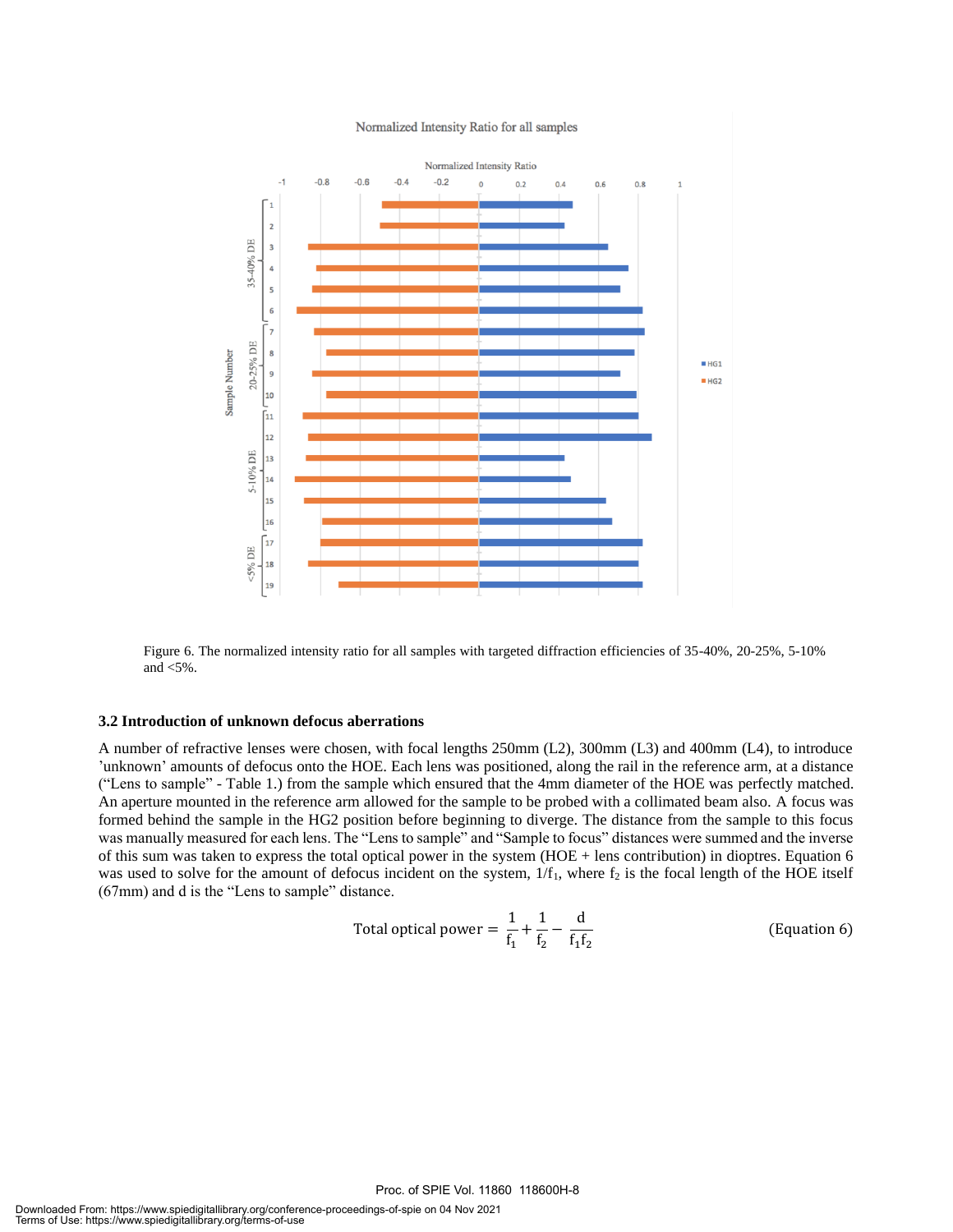| <b>Lens</b> focal | Lens to sample | Sample to focus | <b>Total optical</b> | <b>Amount of defocus</b> |
|-------------------|----------------|-----------------|----------------------|--------------------------|
| length (mm)       | $(d)$ (mm)     | (mm)            | power (dioptres)     | $(1/f_1)$ (dioptres)     |
| 250               | $132 \pm 0.5$  | $30 \pm 2$      | $+6.2$               | $+9.0 \pm 0.1$           |
| 300               | $159 \pm 0.5$  | $33 \pm 2$      | $+5.2$               | $+7.1 \pm 0.1$           |
| 400               | $218 \pm 0.5$  | $40 \pm 2$      | $+3.9$               | $+4.9 \pm 0.1$           |
| Collimated beam   | Inf            |                 |                      |                          |

Table 1. The lens to sample and sample to focus distances used to find the total optical power of the system. The amount of defocus incident on the sample was calculated for each 'unknown' aberration in dioptres.

Four nominal amounts of the defocus aberration, +9.0D, +7.1D, +4.9D and 0D were classified, by all 19 HOEs with varying diffraction efficiency strengths (Fig. 7) by measuring the normalized intensity ratio produced when incident on the HOEs. As can be seen from Figure 7 , for HOEs with a targeted DE of 35-40% and 20-25%, all four aberrations were correctly measured to within an error of  $~5\%$  (Fig. 8), with most accurate results when identifying  $+4.9D$ , with an accompanying error of only 2.5%. Percentage error was calculated by taking an average of: (Amount of defocus measured amount of defocus)/total detectable range (30D) x 100. Some positional inaccuracies of L2, L3 and L4 along the rail were to be expected, as placement of the lenses was carried out manually, which may have played a role in the higher percentage error that was consistently observed when measuring the +9.0D aberration. This issue could be avoided by generating the defocus aberration digitally with a spatial light modulator<sup>16</sup> or using electro-optomechanical positioning apparatus.

It was important to extend the study to include HOEs with low diffraction efficiencies as an indicator of the possible number of multiplexed aberration modes achievable. At a diffraction efficiency of 5%, it would be possible to multiplex a single HOE with up to 10 times a many 5% efficiency gratings as with a 50% grating, facilitating the simultaneous detection of many individual modes of aberration in one sensor. Encouraging success was seen for recordings in the 5- 10% range, where an incident defocus aberration was consistently, correctly measured with a percentage error of approximately 5%. For HOEs with a DE <5%, 0D and +4.9D of defocus were correctly measured with a percentage error of <5%. Higher amounts of defocus, +7.1D and +9.0D, were measured to within an error of 5-10%. Given the large detectable range of 30.0D, the system was highly sensitive to very small changes in the intensity measured at HG1 and HG2. Lower measurable levels of light at low DE may account for some of the detection error introduced here. Decreasing the range of the system would increase the detection accuracy of the device while simultaneously reducing the sensitivity. For example, in applications in ophthalmology, it is expected that a range of  $\pm$ 6D would be sufficient for detecting the defocus aberration in most of the population. However, for other applications in adaptive optics the wider range of detection may be of benefit.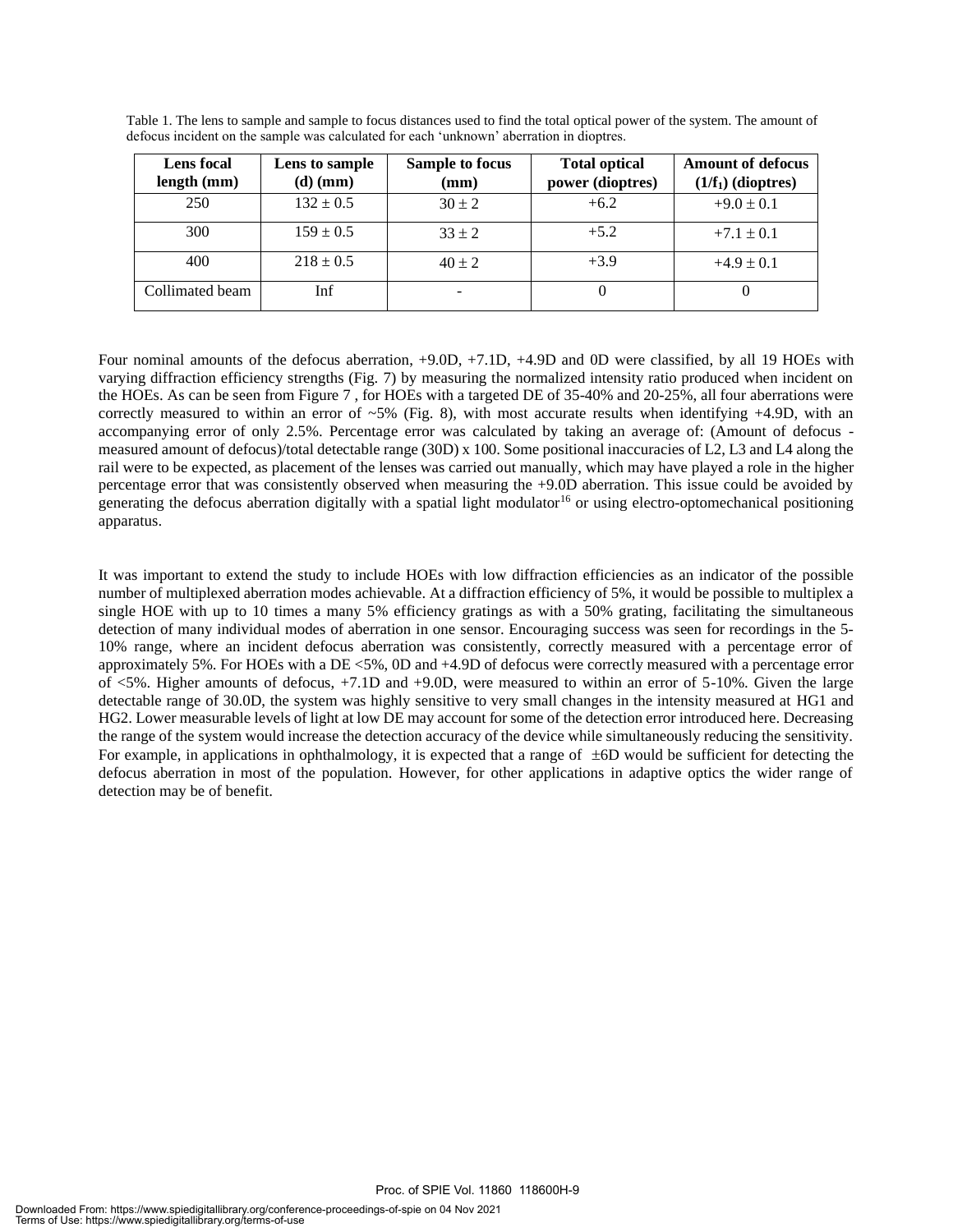

Figure 7(a-d). The amount of defocus calculated from NIRs detected by HOEs with varying diffraction efficiency strengths for (a)  $+9.0D$ ; (b)  $+7.1D$ ; (c)  $+4.9D$ ; (d) 0D.





Figure 8. The percentage error associated with all defocus measurements carried out with HOEs with diffraction efficiencies of <5%; 5-10%; 20-25%; and 35-40%. Percentage error was calculated by taking an average of: (Amount of defocus measured amount of defocus)/total detectable range (30D) x 100.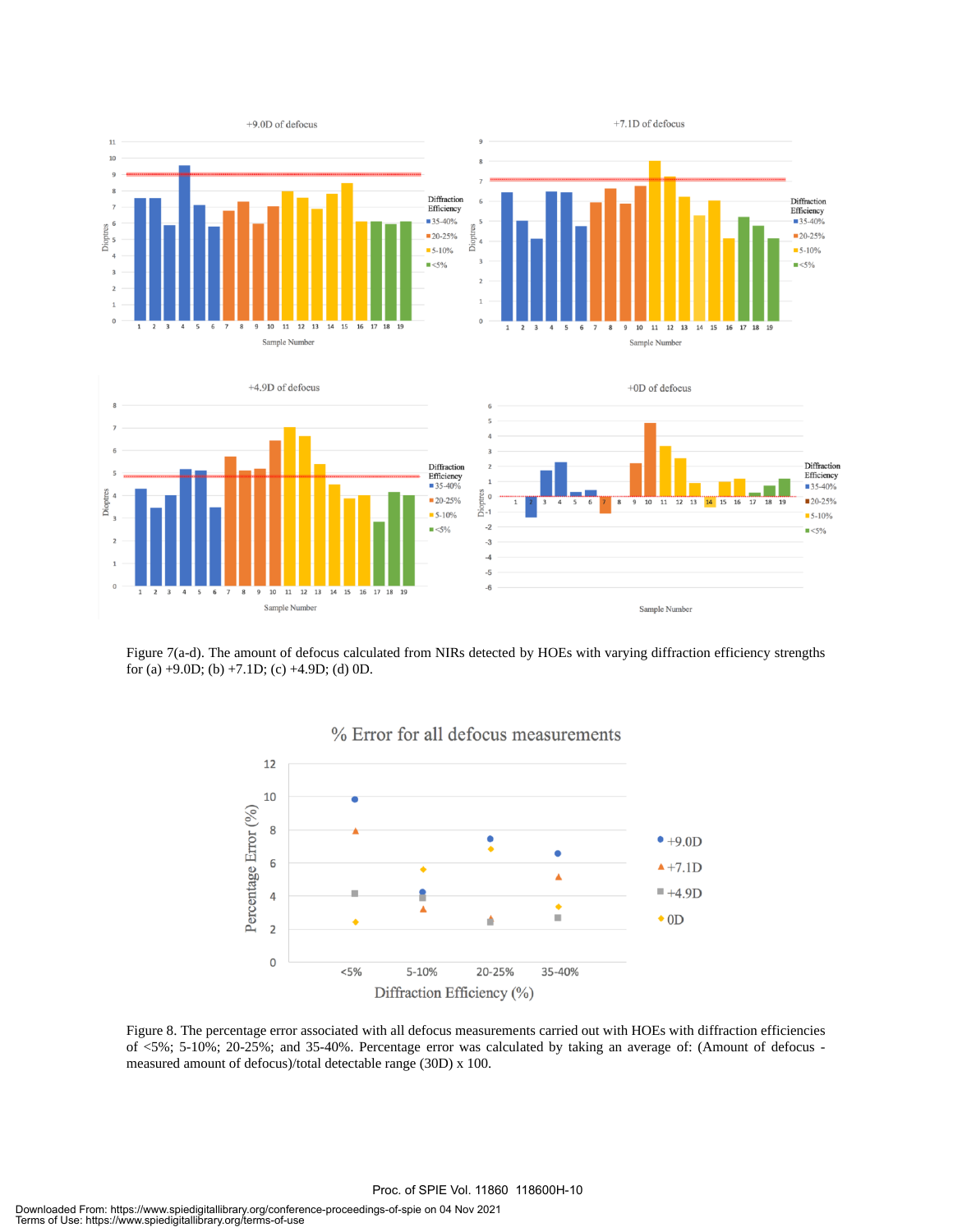#### **4. CONCLUSION**

An analog holographic wavefront sensor was fabricated in an acrylamide-based photopolymer layer for the first time by using only conventional refractive elements in the recording process. This was achieved for a defocus aberration by multiplexing a maximum and minimum phase delay of a lens at two different carrier spatial frequencies (497 and 816 lines/mm). Good equalization of the diffraction efficiencies of HOEs was achieved to within 20% of the targeted DE for chosen ranges of 35-40%, 20-25%, 5-10 and  $\lt 5\%$ . Further work involving exposure scheduling of the recordings<sup>17</sup> will help to increase the accuracy of this equalization process. The results for targeted diffraction efficiencies of  $<5\%$  are promising for extending the detection capabilities of the wavefront sensor to multiple aberration modes. It was seen that a strong equal and opposite normalized intensity ratio (0.7 to -0.8), between HG1 and HG2, could be achieved for HOEs with well-matched diffraction efficiencies. Varying amounts of defocus +9.0D, +7.1D, +4.9D and 0D were successfully identified to within ~5%, for HOEs with diffraction efficiencies as low as <5%.

#### **Funding & Acknowledgements**

This work was funded by Science Foundation Ireland (SFI) under grant award 18/SIRG/5666. The authors would also like to acknowledge the FOCAS Research Institute for equipment and technical support.

#### **Author contributions**

KM obtained the funding for the project and supervised project direction; KM, EB, SM & MS all contributed to the experimental plan; EB carried out all experimental work; EB, KM & SM contributed to the data analysis; EB produced all Figures; EB wrote the initial manuscript draft; KM, SM & MS edited the manuscript.

#### **REFERENCES**

[1] Geary, J. M., "Indirect Wavefront Measurement, Part II," [Introduction to Wavefront Sensors], 89–104 (1995).

[2] Platt, B. C. and Shack, R., "History and principles of Shack-Hartmann wavefront sensing," J Refract Surg **17**(5), S573- 577 (2001).

[3] Liang, J., Williams, D. R. and Miller, D. T., "Supernormal vision and high-resolution retinal imaging through adaptive optics," J. Opt. Soc. Am. A **14**(11), 2884 (1997).

[4] Liang, J., Grimm, B., Goelz, S. and Bille, J. F., "Objective measurement of wave aberrations of the human eye with the use of a Hartmann–Shack wave-front sensor," JOSA A **11**(7), 1949–1957 (1994).

[5] Dai, G. (George)., "Ocular Wavefront Sensing and Reconstruction," [Wavefront Optics for Vision Correction], 97– 129 (2008).

[6] Ting, C., Zhang, C. and Yang, Z., "Atmospheric free-space coherent optical communications with adaptive optics," Free-Space Laser Communication and Atmospheric Propagation XXIX **10096**, 1009606, International Society for Optics and Photonics (2017).

[7] Sun, H., Kasdin, N. J. and Vanderbei, R., "Efficient wavefront sensing for space-based adaptive optics," JATIS **6**(1), 019001 (2020).

[8] Kong, F. and Lambert, A., "Improvements to the modal holographic wavefront sensor," Applied Optics **55**, 3615 (2016).

[9] Andersen, G. P., Dussan, L. C., Ghebremichael, F. and Chen, K., "Holographic wavefront sensor," Optical Engineering **48**(8), 085801 (2009).

[10] Zepp, A., Gladysz, S. and Stein, K., "Holographic wavefront sensor for fast defocus measurement," Advanced Optical Technologies **2** (2013).

[11] Zepp, A., Gladysz, S., Stein, K. and Osten, W., "Optimization of the holographic wavefront sensor for open-loop adaptive optics under realistic turbulence Part I: simulations," Appl. Opt. **60**(22), F88 (2021).